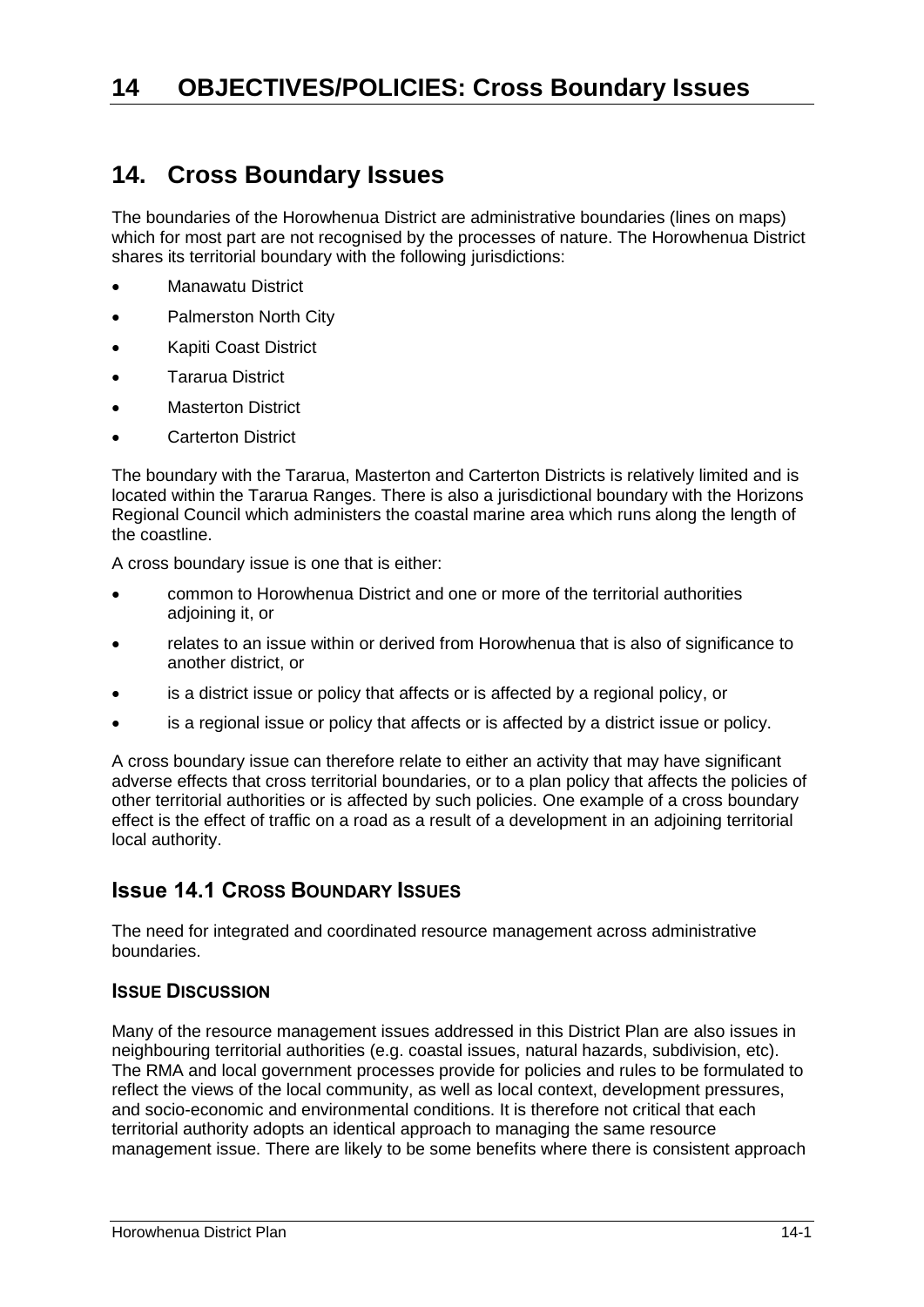# **14 OBJECTIVE/POLICIES: Cross Boundary Issues**

in place for managing resource management issues or at least the processes are in place for dealing with cross boundary issues when they arise.

Types of cross boundary issues which are likely to occur in the Horowhenua District include:

 Land use activities, development and subdivision which have potential to create adverse effects on people or property in a neighbouring district.

Typically this type of issue involves resource consents for land use activities, development or subdivision in the rural or coastal areas of the District which have environmental effects that extend beyond the District boundary, but it can also include permitted activities where the environmental effects such as noise cross the boundary.

These types of issues could include:

- The management of natural or built resources which straddle territorial or jurisdictional boundaries.
- The management of activities on the surface of the Manawatu River.
- The management of flood risk from the Manawatu River.
- The management of activities which take place in the adjacent coastal marine area.
- The management of the Tararua State Forest which extends across several territorial boundaries.
- The maintenance of land transport networks throughout the District.
- The management of windfarm developments which either extend across districts or are highly visible from neighbouring districts.

In addition, the District administrative/ boundaries shared with Kapiti Coast District, Manawatu District and Palmerston North City do not always coincide with cadastral boundaries. This can result in a site being subject to District Plan requirements of neighbouring District Councils that differ on the same issue.

This range of cross boundary issues highlights the situations where coordination between authorities is necessary to ensure efficient and effective administration of the District Plan as well as to achieve integrated resource management.

To ensure that such matters are addressed in District Plans, the RMA requires that district plans identify the processes to be used to address issues which cross territorial boundaries.

## **Objectives & Policies**

#### **Objective 14.1.1 Cross Boundaries Issues**

To address resource management issues which cross administrative boundaries in a coordinated and integrated manner.

#### **Policy 14.1.2**

Cooperate with other neighbouring territorial authorities and the Regional Council to address resource management issues in an integrated manner.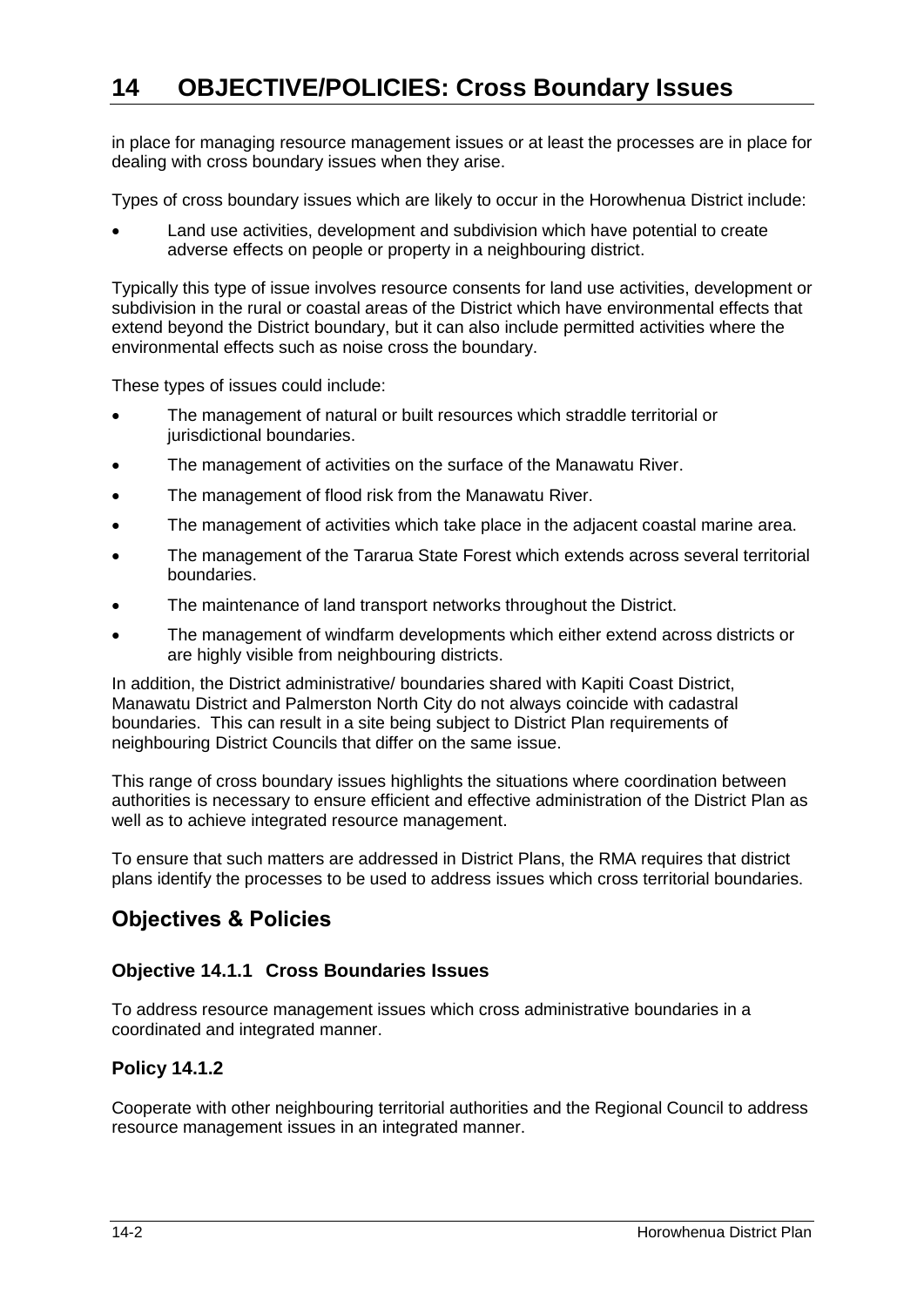#### **Explanation and Principal Reasons**

This policy recognises that the RMA promotes a number of procedures for Council and other neighbouring Councils (including Horizons Regional Council) to work together to help facilitate integrated resource management and to streamline processes by keeping bureaucracy (time and cost) to a minimum.

## **Methods for Issues 14.1 & Objective 14.1.1**

Processes to deal with any issue, which crosses jurisdictional boundaries, shall include the following:

#### **District Plan and Plan Changes**

 In any review of the District Plan or District Plan Changes, the Council will consult with neighbouring territorial authorities and Horizons Regional Council to identify issues of common interest or which cross boundaries.

#### **Resource Consent Applications**

- On receiving an application for resource consent that is to be notified and where the activity may create effects that affect a neighbouring district, the Council will notify the relevant council as an affected party.
- On receiving a resource consent application for a windfarm development that has potential to be seen or have adverse effects on a neighbouring district, the Council will advise the relevant neighbouring council(s).
- Hold and participate in joint hearings with other local authorities where appropriate and provided for by the RMA.

#### **Other Processes**

- Council will make submissions where appropriate on resource management documents prepared by Horizons Regional Council and neighbouring district councils.
- Council will respond to requests by other authorities when issues of common importance arise from time-to-time. The Council may also undertake monitoring of activities with cross boundary effects and be involved in information transfer on cross boundary issues. The Council will endeavour to ensure co-ordination of activities on matters of joint concern.

*The methods use a mix of statutory and non-statutory tools to manage cross boundary issues. Cooperation and coordination with other councils is important where resource management issues cross administrative boundaries and responsibilities. The methods provide for the efficient administration of the RMA and the integration of resource management responsibilities with adjacent territorial authorities.*